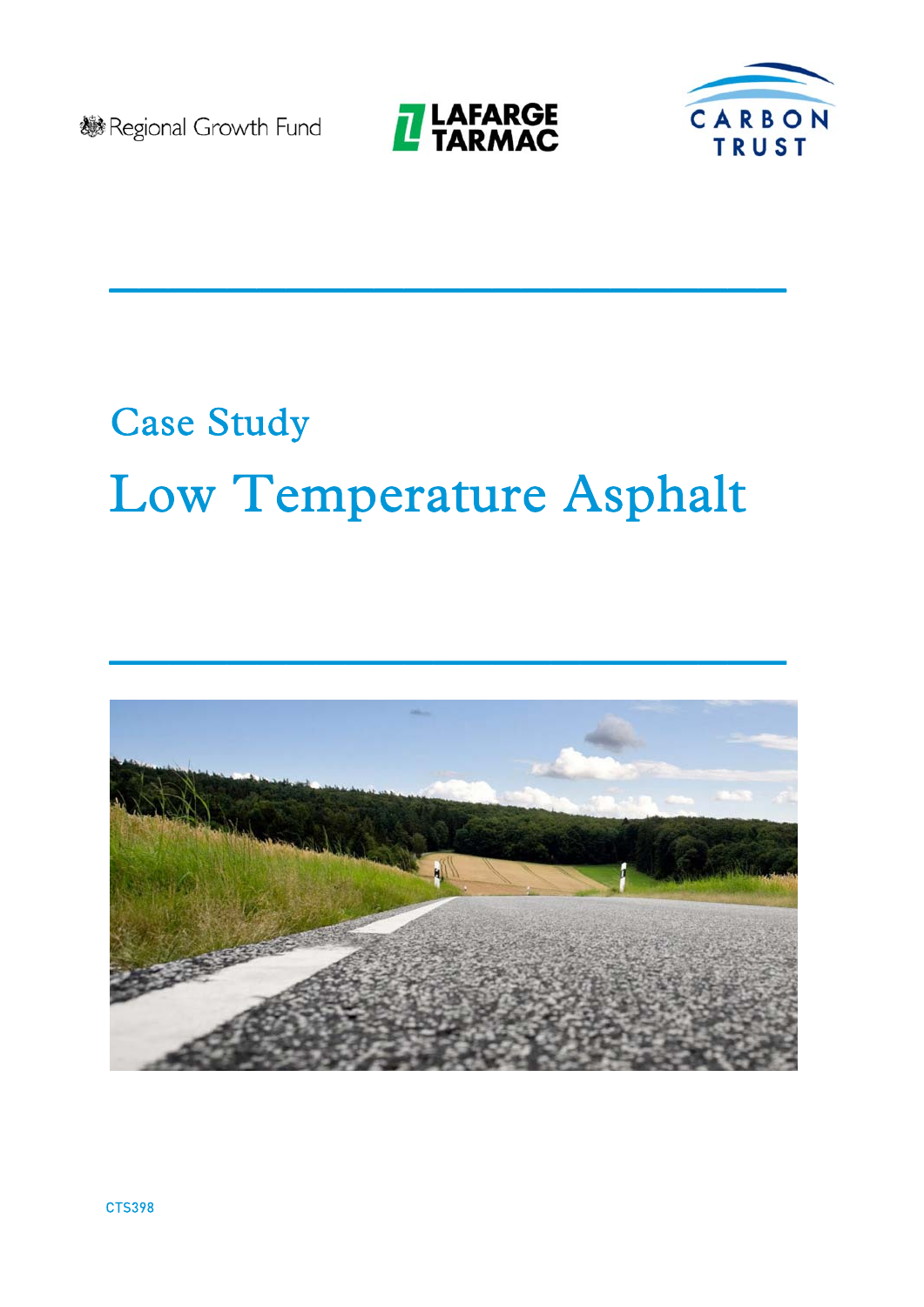#### Summary

 Low temperature asphalt (LTA) technology has considerable potential for reducing the carbon emissions associated with road construction. The lower temperatures used to manufacture these materials mean that less energy is required to produce them, which drives lower energy costs. The lower emissions create better working conditions and result in a lower impact on the environment. Currently the market share for low temperature asphalts in the UK is very low at under 1% compared to an estimated 21% in the USA which has embraced the benefits of the technology much more rapidly. The US made great strides around low temperature asphalt by creating a technical working group to oversee the implementation of this technology. A large number of trial sections and demonstration projects were completed, leading to wider understanding and deployment. This project, led by Lafarge Tarmac and part funded by Carbon Trust (via the Department of Energy & Climate Change (DECC)) and by the Department for Business Innovation & Skills (BIS) through its Regional Growth Fund, has developed a new approach to low temperature asphalt mixes and demonstrated their in-service performance on public roads as being equivalent to conventional hot asphalt. The project has also broken new ground by developing the first Specification for low temperature asphalt mixtures in the UK, enabling the mixtures to be specified and purchased with greater confidence. As a result of the project there will be increased interest from local authorities and other highway clients who wish to reduce the carbon footprint of their road programmes

without compromising performance.

#### Background

Each year throughout the UK approximately  $25$  million tonnes of asphalt<sup>1</sup> is produced, the main ingredients of which are aggregates and bitumen. The carbon footprint for asphalt manufacture is estimated at 24 kg CO2/tonne<sup>1</sup> which, when combined with the embedded carbon in the aggregate and the bitumen, rises to 40 kg/CO2/tonne2. The total UK carbon footprint associated with asphalt manufacture is estimated at  $786,000$  tonnes of  $CO<sub>2</sub>/year<sup>3</sup>$ which is the equivalent to 5,000 km driven by a million average family cars<sup>4</sup>. Almost all of the asphalt manufactured in the UK is hot asphalt, i.e. mixed and laid at temperatures of 140°C – 190°C.

Lower temperature asphalt has been available for many years, but market uptake remains low and therefore the potential benefits from low temperature asphalts have yet to be realised; these benefits include:

- reduced emissions during manufacturing and road construction
- a longer workability window for laying
- increased incorporation of recycled asphalt (RAP)
- lower energy consumption during manufacture and lower CO<sub>2</sub> emissions.

- 3 Carbon Trust, Industrial Energy Efficiency Accelerator, Guide to the asphalt sector
- 4 Assuming the average car emits 150g/CO2/km

<sup>1</sup> MPA Records, 2008.

<sup>2</sup> TRL Aspect footprint calculator CO2 footprint of bitumen 190kg CO2/tonne; 1.3 million tonnes bitumen; 20.7 tonnes aggregate.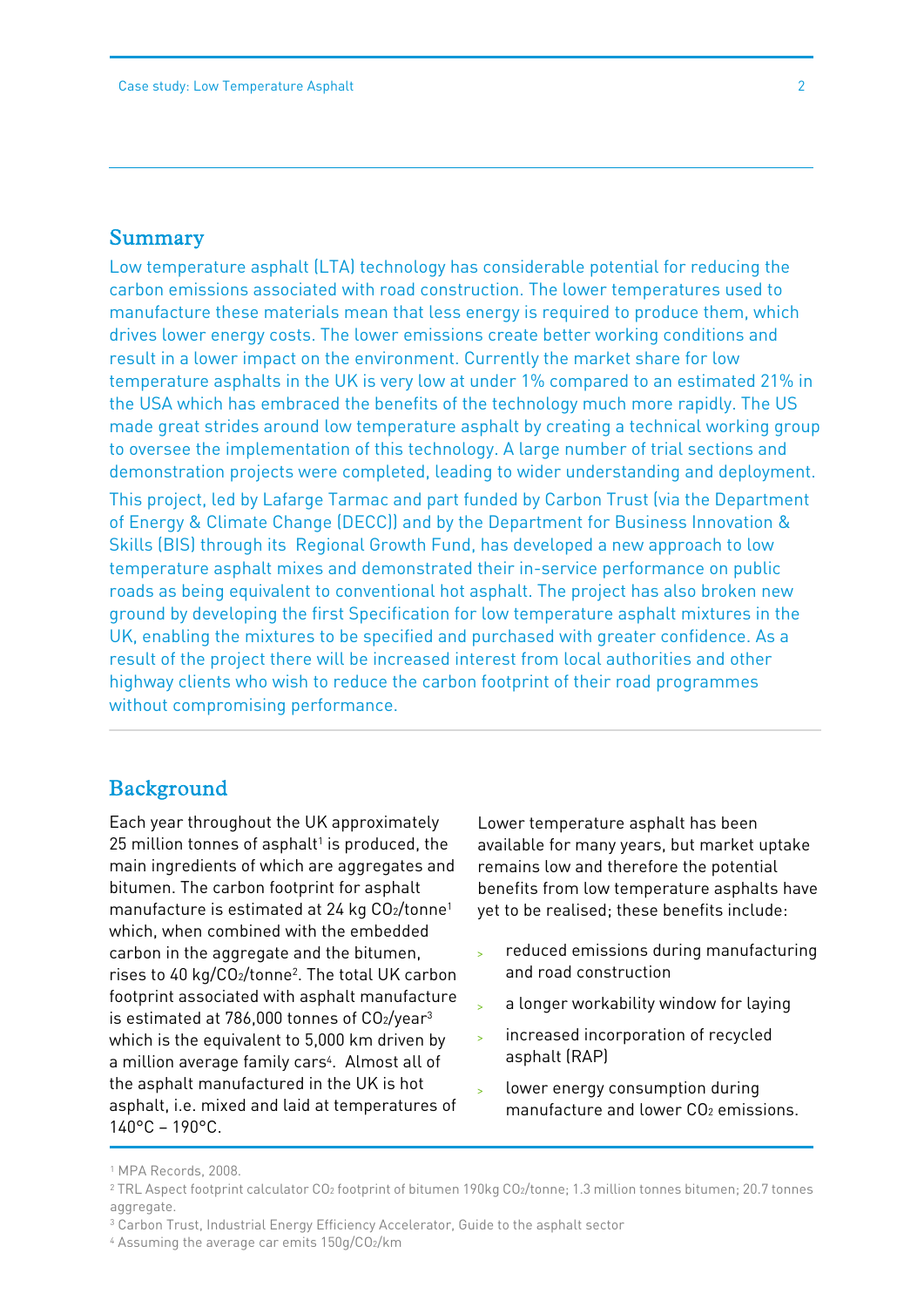share of low temperature asphalts have been Ĩ The main barriers to increasing the market identified through this project as;

- $\mathbf{r}$  an absence of evidence of their in situ and long term performance,
- the lack of a national specification and,
- its affordability.

This low demand has hindered investment in new technologies from the asphalt sector. Unblocking this demand-supply "stand-off" was the main goal for the project and Lafarge Tarmac built a highly skilled and committed team of suppliers, customers and industry experts to deliver it.

#### The Project

This project, led by Lafarge Tarmac in partnership with Nynas and Atkins and part of the Industrial Energy Efficiency Accelerator Programme funded by the Carbon Trust that helped identify innovations across 14 midenergy intense sectors, including in the aggregates sector in which SKM Enviros acted as the technical consultant. One of the technologies identified with the largest potential impact on carbon emissions in the aggregates and asphalt sector was lower temperature asphalt and the acceleration of its adoption by the highways authorities, namely Local Authorities and the Highways Agency. In response to this, Lafarge Tarmac, in collaboration with its project partners, worked closely with the Carbon Trust on a project plan to develop the market for low temperature asphalt and overcome the barriers to its adoption.

Lafarge Tarmac deployed this technology on one of its UK sites, developing the new materials and the engineering process changes required to manufacture LTA with a number of partners: Nynas Bitumen provided the technical expertise in binder and low temperature technology; Atkins the stakeholder engagement with Local Authorities and the Highways Agency; the Transport Research Laboratories (TRL) developed the product specification standards and MIRO provided independent project management.

The total project costs were £687,283 and total grants of £276,815 have been provided through the Carbon Trust and also from the Regional Growth Fund.

The project was ambitious in that it had twin objectives; the first to further develop low temperature materials capable of in situ performance that is comparable with conventional hot asphalts and the second to overcome the key barriers to market growth. These objectives were delivered through the following key areas of research:

Area 1: Technology Development

- i) Review of technologies and benefits from around the world
- ii) the development of low temperature asphalt products with lower carbon footprints
- iii) the demonstration of their performance through site trials on public roads
- iv) the parallel development of engineering solutions to enable existing plants to produce low temperature asphalt

Area 2: Overcoming Market Barriers

- i) stakeholder engagement to fully understand the barriers to the adoption of low temperature asphalts;
- ii) the development and publication of a specification standard for low temperature asphalts to enable them to be purchased consistently and with confidence.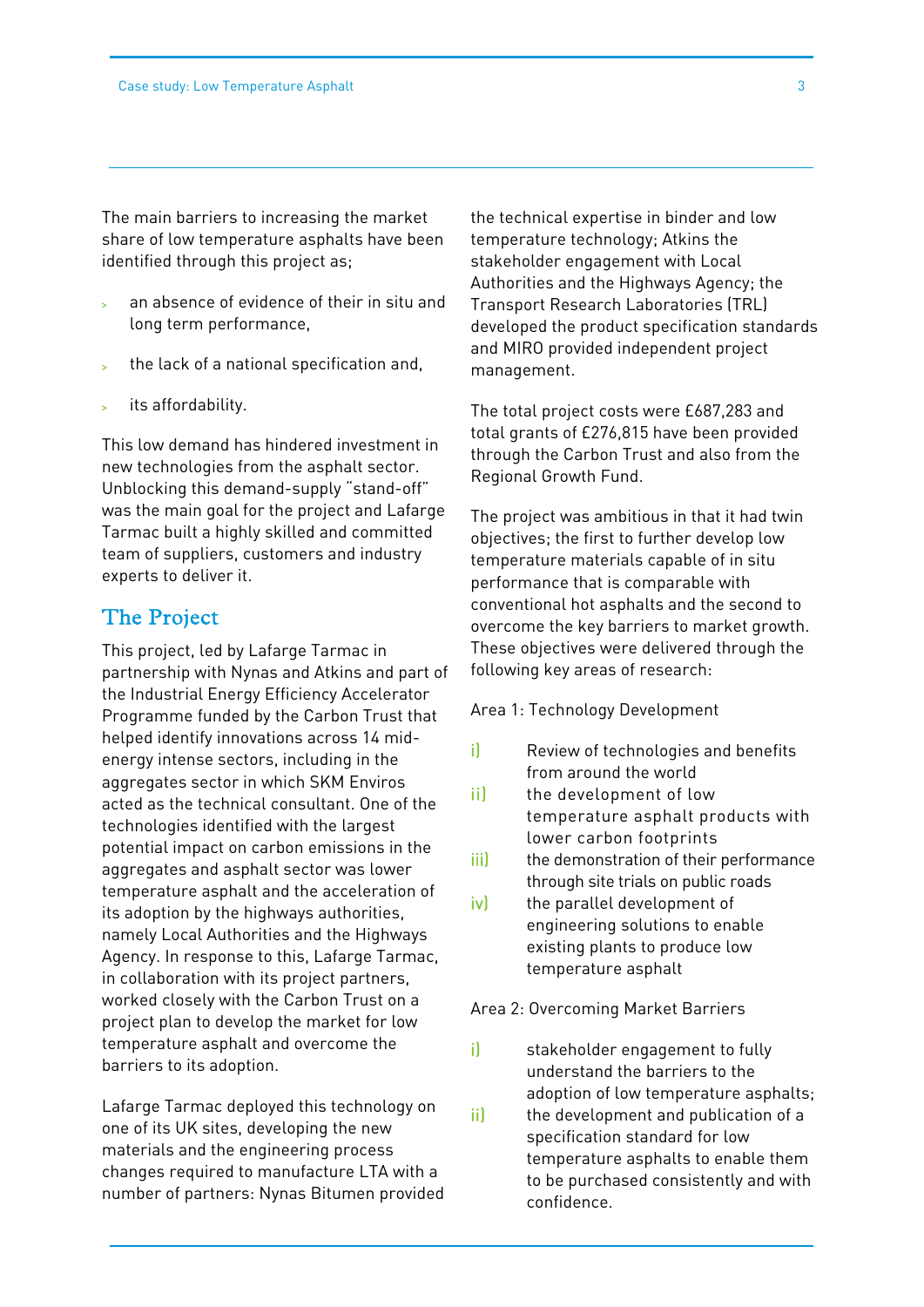The project's progress was overseen by a working group, made up of the project partners, to ensure that decisions were made on a collaborative basis and focused on its targets. In addition an advisory group was formed made up of senior representatives from the Highways Authorities including Local Authorities, The Highways Agency and Transport Scotland, to act as a dissemination channel for project outcomes. As part of the stakeholder engagement a questionnaire was sent to over 600 potential customers; 84 responses were returned giving a comprehensive insight into the market barriers to specifying low temperature asphalts, the main ones being:

- knowledge & understanding
- insufficient evidence of performance
- absence of a national specification and
- a risk averse attitude to procurement.

#### **Technology**

Low temperature asphalt consists of three types of material classified by the temperature at which they are manufactured:

| Classification         | Temperature                                                                                                        |
|------------------------|--------------------------------------------------------------------------------------------------------------------|
| Warm                   | Produced and mixed at<br>temperatures of 100°C to<br>140°C                                                         |
| Semi for halfl<br>warm | Produced with heated<br>aggregates at a mixing<br>temperature (of the mix) of<br>$70^{\circ}$ C to $100^{\circ}$ C |
| Cold                   | Produced with unheated<br>aggregates using bitumen<br>emulsion or foam to an<br>ambient (less than 70°C)           |

These materials differ from hot asphalt in that the manufacturing procedures of the binder are modified to allow mixing, working and compaction at a lower temperature. This is achieved by the addition of modifiers to the bitumen which changes its viscosity, or by adjusting the manufacturing procedures to allow production using bitumen foam or bitumen emulsion.

This project concentrated on the design of semi-warm and cold mix products using foaming technology for the semi warm and emulsion technology for the cold as these materials offer the greatest potential for CO2 reduction. Laboratory trials and testing were used to determine the best combination of materials to achieve the required performance. A crucial part of the early research was to optimise the foaming process to ensure that the foamed bitumen fully coated the aggregate and developed a strong bond with it.

The laboratory trials produced four materials for testing on a larger scale: a cold mix material using bitumen emulsion designed to maximise the incorporation of recycled asphalt planings (RAP) and three semi-warm mix materials made using virgin aggregates and foamed bitumen. The cold mix material was produced using an existing mobile mixing plant and the semi-warm material was made on a fixed asphalt plant in Derbyshire. Modifications to the manufacturing process were required for the semi-warm mix to enable foam bitumen to be successfully injected into the mixer box and the project faced its first engineering challenge. The challenge was the blocking of in-situ water spray nozzles -- used to produce the bitumen foam -- when switching between hot and semi-warm products.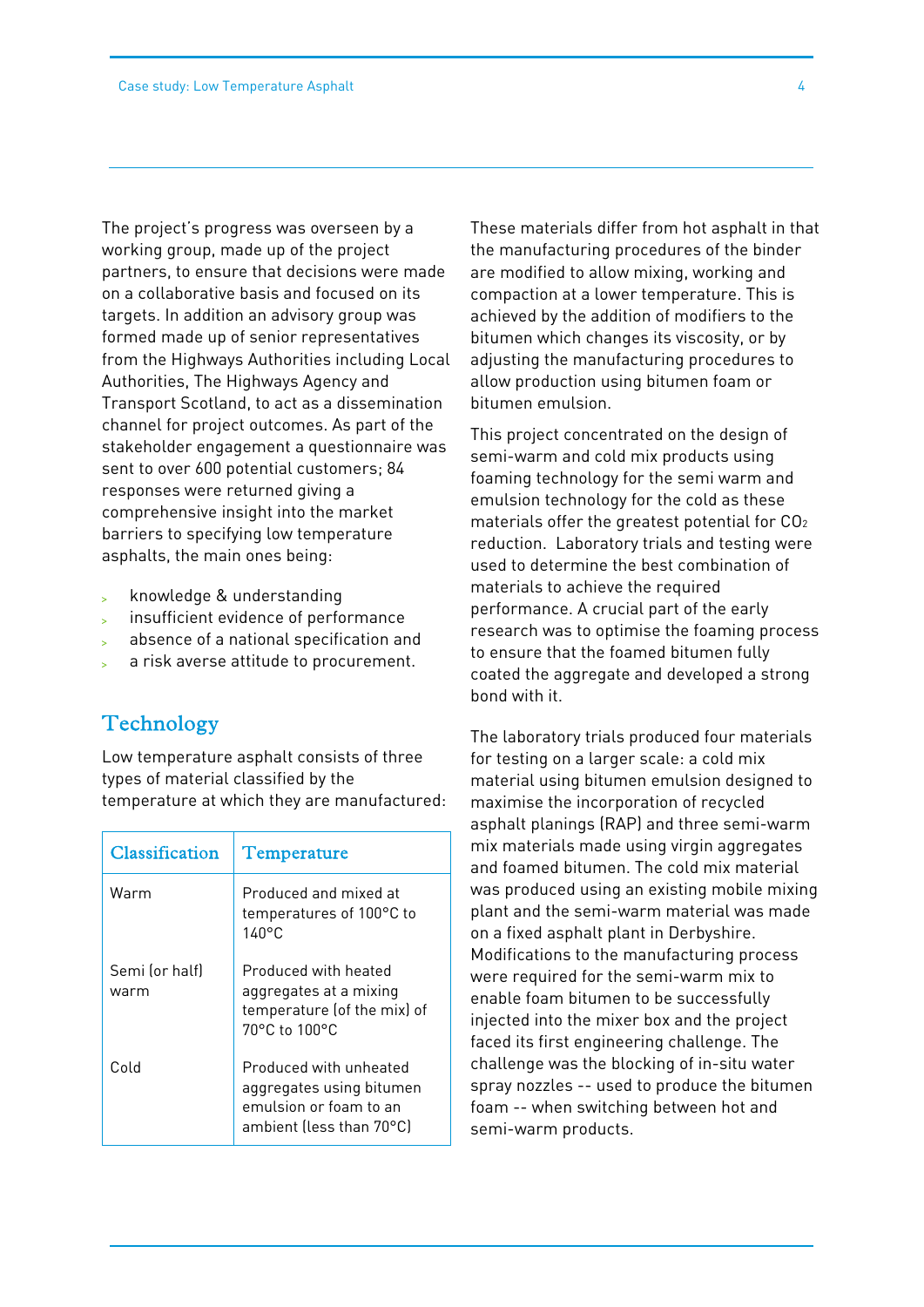This was solved by introducing already foamed bitumen directly into the mixer as the spray nozzles could be made much larger and were less susceptible to blocking. The cost of this modification to the process amounted to £85,000 and is one that can easily be adopted by other sites as demand increases. Another technical challenge faced on scale up was the mixing regime to ensure that the finished material had the required properties.

The first semi-warm production trials took place in January 2011 and three materials were laid at the asphalt plant consisting of a binder course and two surface courses. The laying of these materials and their in-situ performance gave confidence to carry out a larger scale trial on a public road at

Bringhurst in Leicestershire at the end of March 2011. The length of the trial was 800m with one side of the road constructed with conventional hot asphalt binder and surface course as a control and the other side with various combinations of hot, semi-warm and cold materials. The single cold material was used only as a binder course whilst the three semi-warm materials were used as binder and surface courses. In total 10 different combinations were constructed for comparison against the conventional hot mix asphalt. The semi-warm materials were made at the modified asphalt plant and the cold mix using a cold mix mobile plant. A schematic showing the layout of each section of the trial is shown in figure 1.

#### Figure 1. Trafficked Road Trial

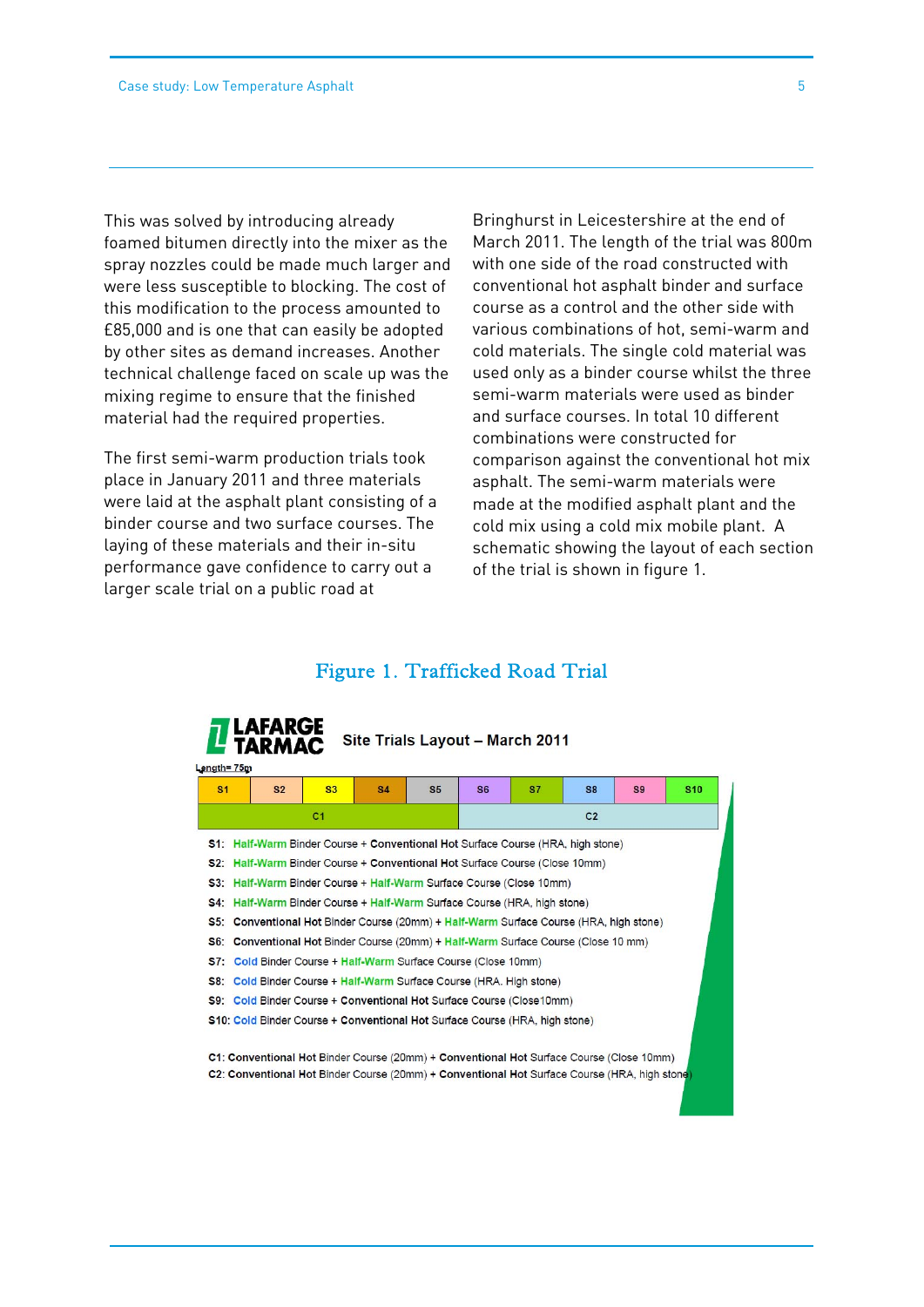

 of a common binder course. On the other side of the road 3 binder courses were laid: hot, semiwarm and cold on top or which three surface<br>courses were laid: two semi-warm mixes and one hot mix. No technical problems were reported during the installation of the site trials for any of testing on the road commenced with cores The diagram shows that on one side of the road two different hot asphalt surfaces were laid on top warm and cold on top of which three surface the sections and a programme of performance extracted at 11 weeks and 64 weeks which were

tested for stiffness. The results presented in figures 2 and 3 show excellent performances of all the combinations with comparable stiffness to conventional hot asphalts.

The road remains an example of how low temperature asphalt in-situ performance can match that of conventional hot mix. Monitoring of this road surface by Lafarge Tarmac and the Midlands Highway Alliance that supported the trial will continue.



#### Figure 2: Stiffness of Surface Course at 11 and 64 weeks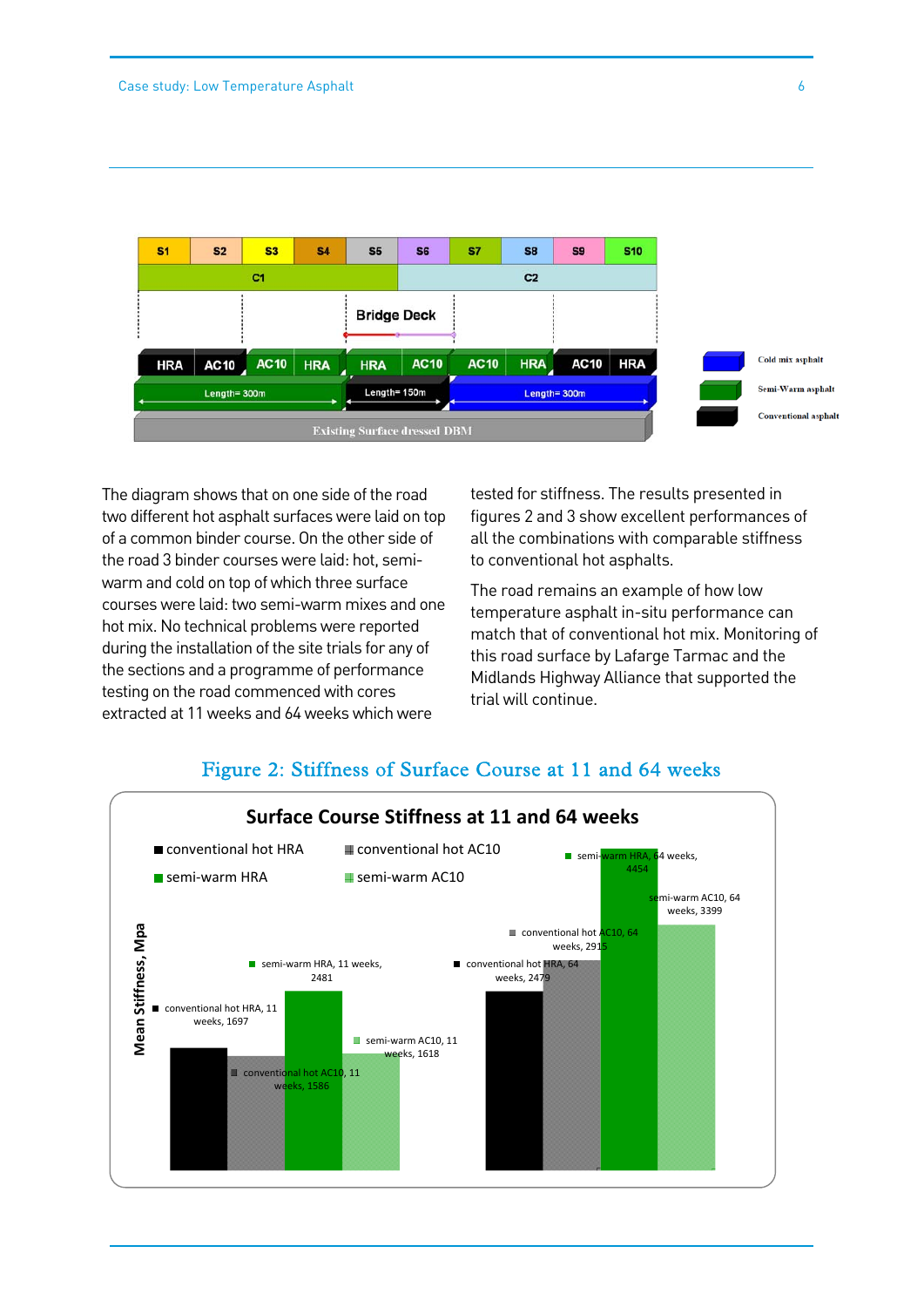|             | Mean Stiffness, MPa |                  |            |             | <b>Binder Course</b><br>Mean Stiffness, MPa |              |                                |                           |
|-------------|---------------------|------------------|------------|-------------|---------------------------------------------|--------------|--------------------------------|---------------------------|
|             |                     | conventional hot |            | semi-warm   |                                             | conventional | semi-warm,<br>20 <sub>mm</sub> | cold,<br>20 <sub>mm</sub> |
|             | <b>HRA</b>          | <b>AC10</b>      | <b>HRA</b> | <b>AC10</b> |                                             | hot, 20mm    |                                |                           |
| 11<br>weeks | 1697                | 1586             | 2481       | 1618        | 11<br>weeks                                 | 1641         | 2320                           | 1715                      |
| 64<br>weeks | 2479                | 2915             | 4454       | 3399        | 64<br>weeks                                 | 2697         | 2873                           | 4304                      |

Figure 3: Stiffness of Binder Course at 11 and 64 weeks



The road is in good condition and demonstrates equivalent in-situ performance of low temperature asphalt compared to conventional hot mix. An image of the road condition after 18 months in service is given in figure 4 below.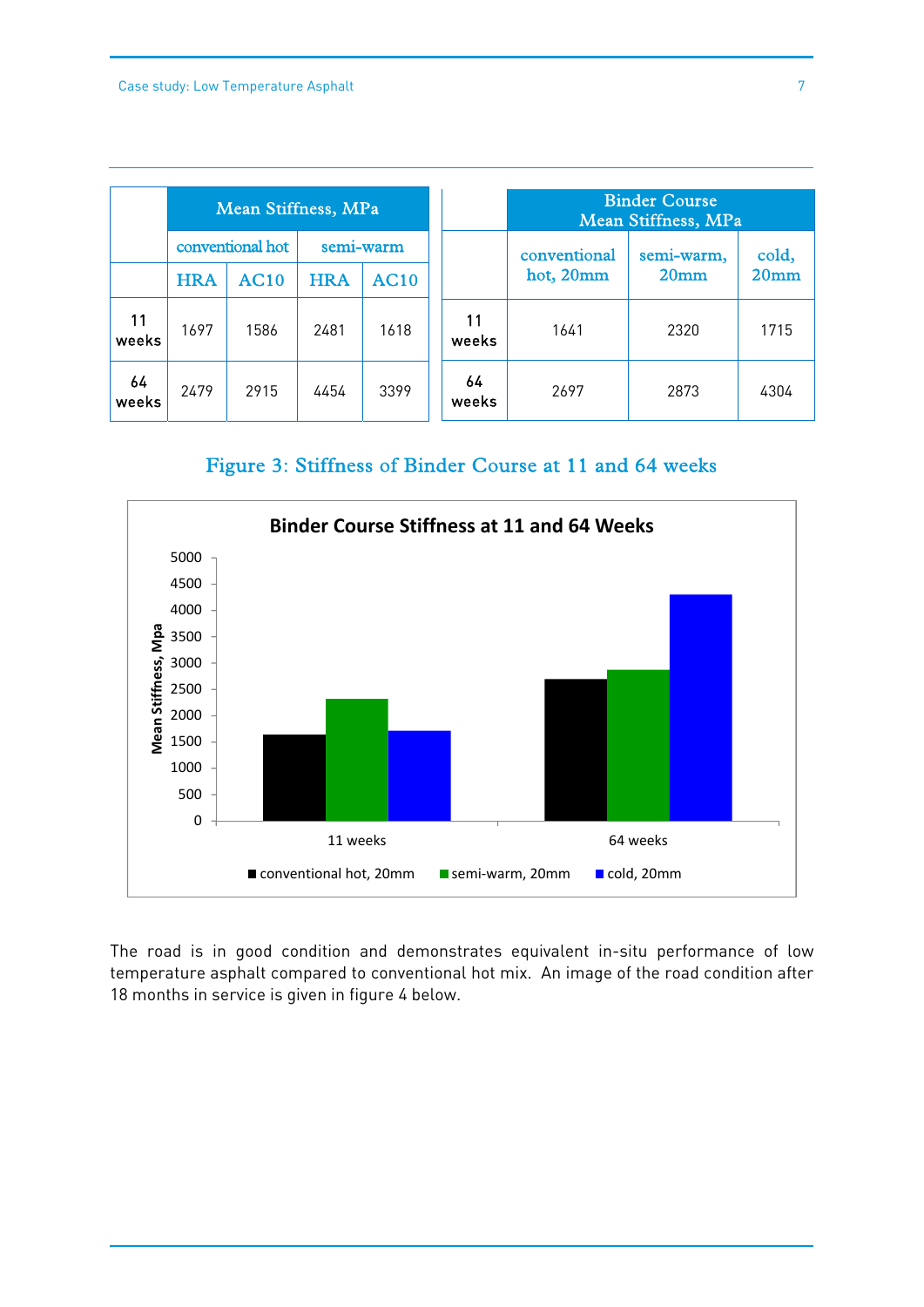

#### Figure 4. Road Trial at 18 Months after Installation

#### Addressing Market Barriers

The engagement Atkins made on behalf of the project made with Highways Authorities including Local Authorities, The Highways Agency and Transport Scotland gave clear evidence that whilst they are very interested in using lower temperature asphalts they faced major barriers in increasing the amount they currently specify. A lack of documented evidence of their durability was one of the barriers and the absence of a national specification standard for the products was another. With the proving trials seeking to overcome the first of these barriers Lafarge Tarmac commissioned TRL to overcome the second and develop a national specification for low temperature asphalts.

TRL joined the project team and developed a specification for low temperature asphalts based on the European standards for hot asphalts and the findings from this project. The new document PPR666, "Specification for Low Temperature Asphalt Mixtures", will assist designers and procurement teams to specify low temperature asphalts with greater confidence. The publication and launch of the new specification by the project team on 20th June 2013 was a crucial step in the market advancement of low temperature asphalts.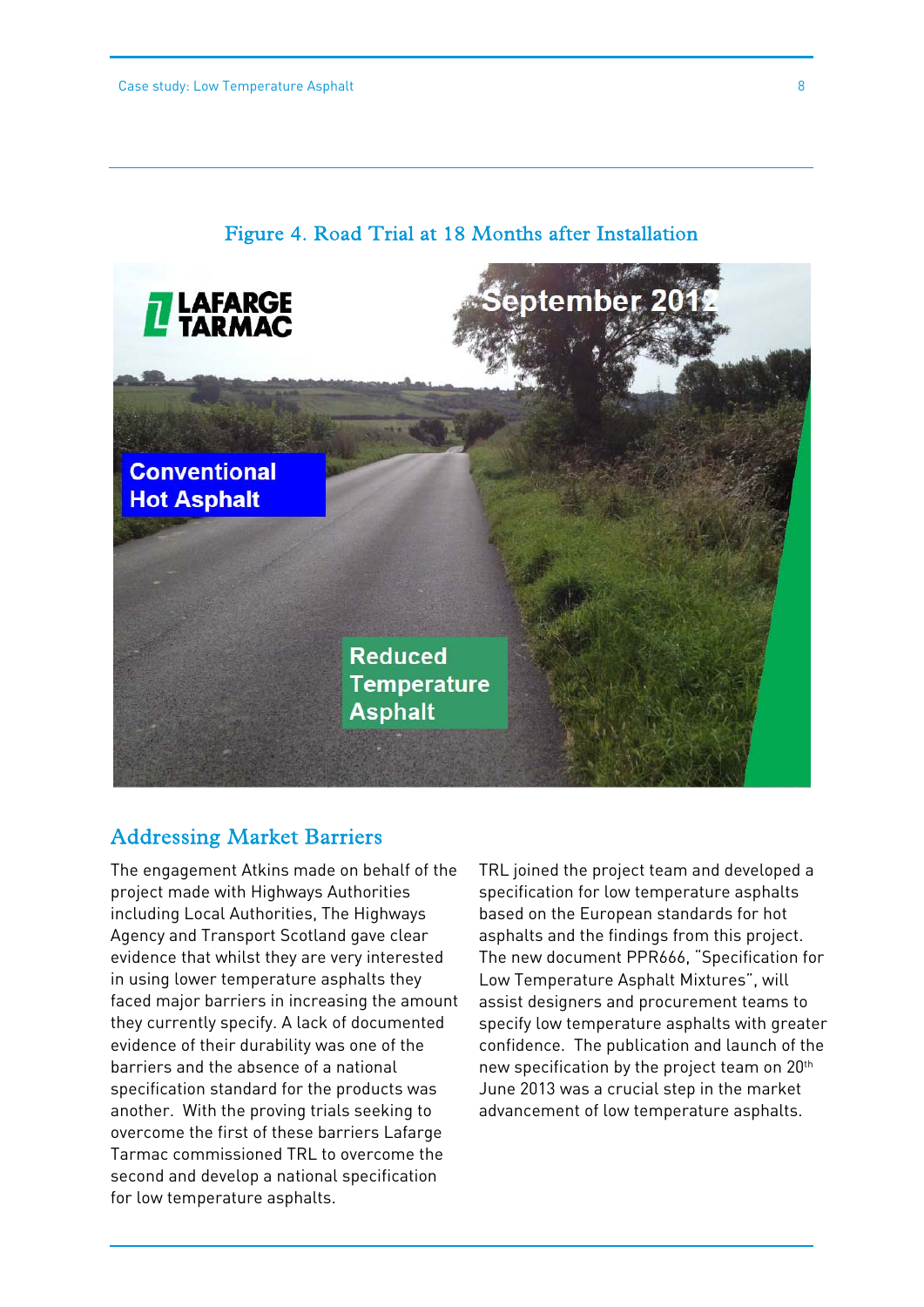## Impact

CO<sub>2</sub>: The CO<sub>2</sub> emissions associated with the production of the asphalts from the Bringhurst Site Trials are summarised in the table below. This data shows the considerable reduction in CO2 emissions that can be made, particularly where cold asphalts are used.

| <b>Material</b>            | Carbon Footprint,<br>$\text{Kg}$ CO <sub>2</sub> /tonne <sup>5</sup> | Carbon Footprint,<br>$\text{Kg } \text{CO}_2/\text{m}^2$ | Saving over<br>equivalent hot<br>product, % |
|----------------------------|----------------------------------------------------------------------|----------------------------------------------------------|---------------------------------------------|
| <b>Surface Course, HRA</b> |                                                                      |                                                          |                                             |
| Hot                        | 52.0                                                                 | 5.1                                                      | $0\%$                                       |
| Semi-Warm                  | 47.7                                                                 | 4.7                                                      | 7.8%                                        |
| Surface Course, AC10       |                                                                      |                                                          |                                             |
| Hot                        | 55.0                                                                 | 5.4                                                      | $0\%$                                       |
| Semi-Warm                  | 50.7                                                                 | 5.0                                                      | $7.4\%$                                     |
| <b>Binder Course</b>       |                                                                      |                                                          |                                             |
| Hot                        | 45.1                                                                 | 6.6                                                      | $0\%$                                       |
| Semi                       | 41.9                                                                 | 6.0                                                      | 9.1%                                        |
| Cold                       | 27.0                                                                 | 4.0                                                      | 39.4%                                       |

The following calculation shows an example of the savings that could be achieved if the market for low temperature asphalt in the UK rose to 21% (in line with the current proportion in the USA).

If the low temperature asphalt (LTA), composed of both surface course (all assumed to be semiwarm) and binder course (50% cold and 50% semi-warm), gradually rose to a total of 21% in volume in the next 10 years, then the CO<sub>2</sub> saving would be 259,000 tonnes of CO<sub>2</sub> over 10 years.

| <b>MPA Records 2008</b>        | Volume [Tonne] | <b>LTA</b> market share<br>after 10 years |
|--------------------------------|----------------|-------------------------------------------|
| <b>Binder</b>                  | 12,000,000     | $30\%$                                    |
| Surface                        | 8,000,000      | 20%                                       |
| <b>Base</b>                    | 5,000,000      | $0\%$                                     |
| <b>Total UK asphalt market</b> | 25,000,000     | 21%                                       |

In the following table, carbon savings are calculated assuming that both semi-warm and cold binders will reach 15% of binders' market share in 10 years (hence, low temperature binders accounting for 30%) and that semi-warm AC10 surface course will reach 20% of surface course's market share in 10 years.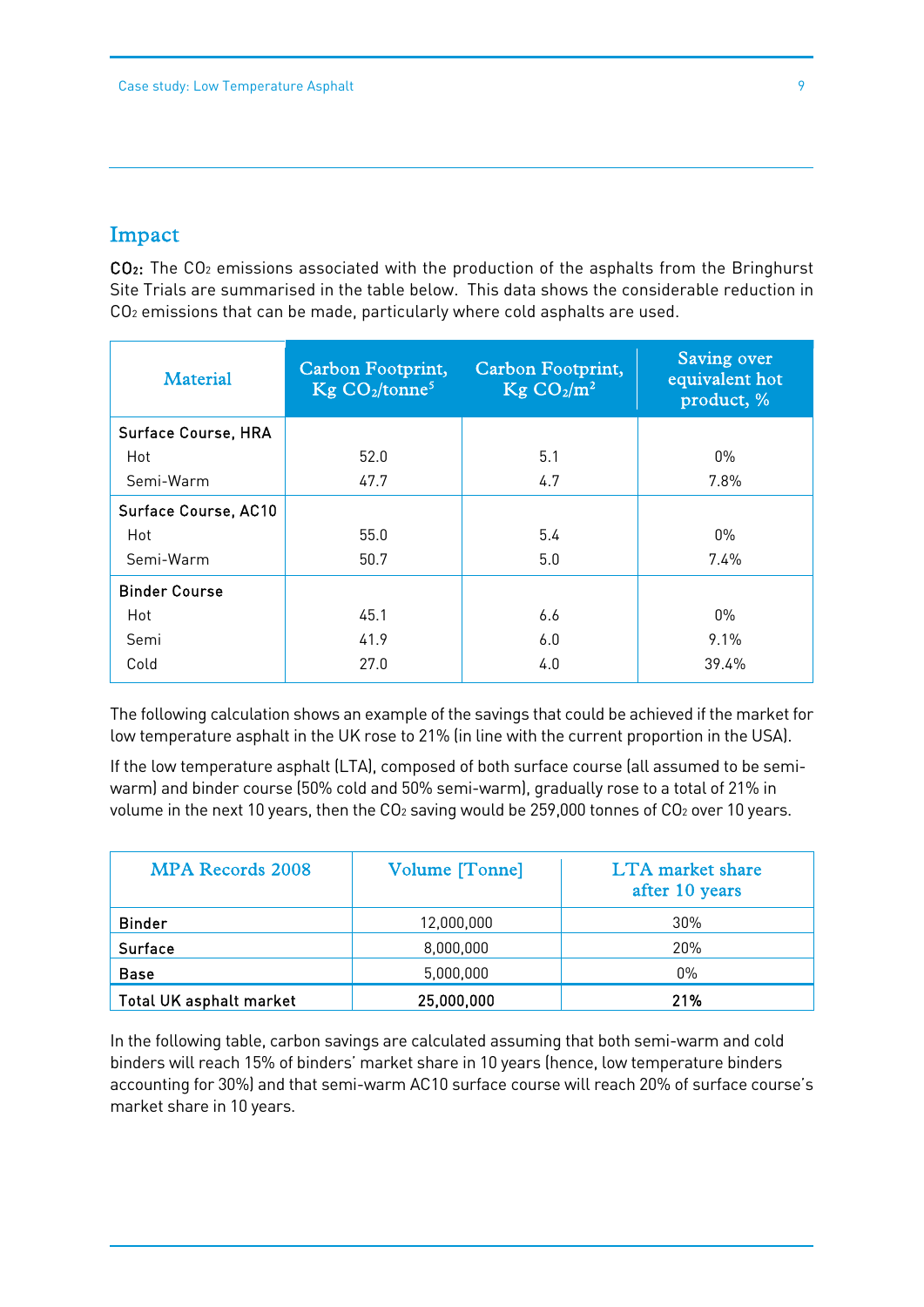|                          |                         | Replacement [%]          | Manufacture (Energy) Carbon Savings |                             |                            |  |
|--------------------------|-------------------------|--------------------------|-------------------------------------|-----------------------------|----------------------------|--|
| Year                     | <b>Binder</b><br>Course | <b>Surface</b><br>Course | Semi-warm<br><b>BC</b>              | <b>Cold BC</b>              | Semi-warm<br><b>SC</b>     |  |
| 2014                     | 2%                      | 2%                       | 544 t CO <sub>2</sub> e             | 3,493 t CO <sub>2</sub> e   | 670 t CO <sub>2</sub> e    |  |
| 2015                     | 3%                      | 4%                       | 1,089 t CO <sub>2</sub> e           | 6,986 t CO <sub>2</sub> e   | 1,340 t CO <sub>2</sub> e  |  |
| 2016                     | 5%                      | 6%                       | 1,633 t CO <sub>2</sub> e           | 10,479 t CO <sub>2</sub> e  | 2,010 t CO <sub>2</sub> e  |  |
| 2017                     | 6%                      | 8%                       | 2,177 t CO <sub>2</sub> e           | 13,972 t CO <sub>2</sub> e  | 2,680 t CO <sub>2</sub> e  |  |
| 2018                     | 8%                      | 10%                      | 2,721 t CO <sub>2</sub> e           | 17,465 t CO <sub>2</sub> e  | 3,349 t CO <sub>2</sub> e  |  |
| 2019                     | 9%                      | 12%                      | 3,266 t CO <sub>2</sub> e           | 20,958 t CO <sub>2</sub> e  | 4,019 t CO <sub>2</sub> e  |  |
| 2020                     | 11%                     | 14%                      | 3,810 t CO <sub>2</sub> e           | 24,451 t CO <sub>2</sub> e  | 4,689 t CO <sub>2</sub> e  |  |
| 2021                     | 12%                     | 16%                      | 4,354 t CO <sub>2</sub> e           | 27,944 t CO <sub>2</sub> e  | 5,359 t CO <sub>2</sub> e  |  |
| 2022                     | 14%                     | 18%                      | 4,898 t CO <sub>2</sub> e           | 31,437 t CO <sub>2</sub> e  | 6,029 t CO <sub>2</sub> e  |  |
| 2023                     | 15%                     | 20%                      | 5,443 t CO <sub>2</sub> e           | 34,930 t CO <sub>2</sub> e  | 6,699 t CO <sub>2</sub> e  |  |
| 10 Years<br><b>Total</b> |                         |                          | 29,935 t CO <sub>2</sub> e          | 192,115 t CO <sub>2</sub> e | 36,844 t CO <sub>2</sub> e |  |
| <b>Overall</b>           |                         |                          | 258,894 t CO <sub>2</sub> e         |                             |                            |  |

 Cost of Material: In the early stages of the technology engineering costs associated with than conventional asphalts but as demand increases and economies of scale become a factor, manufacturing Low Temperature Asphalts are expected to make material costs slightly higher prices should be similar or slightly lower.

<sup>5</sup> Provided by Lafarge Tarmac calculated in accordance with BSI PAS 2050:2011 and the Asphalt Pavement Embodied Carbon Tool Methodology v3.0 (AsPECT).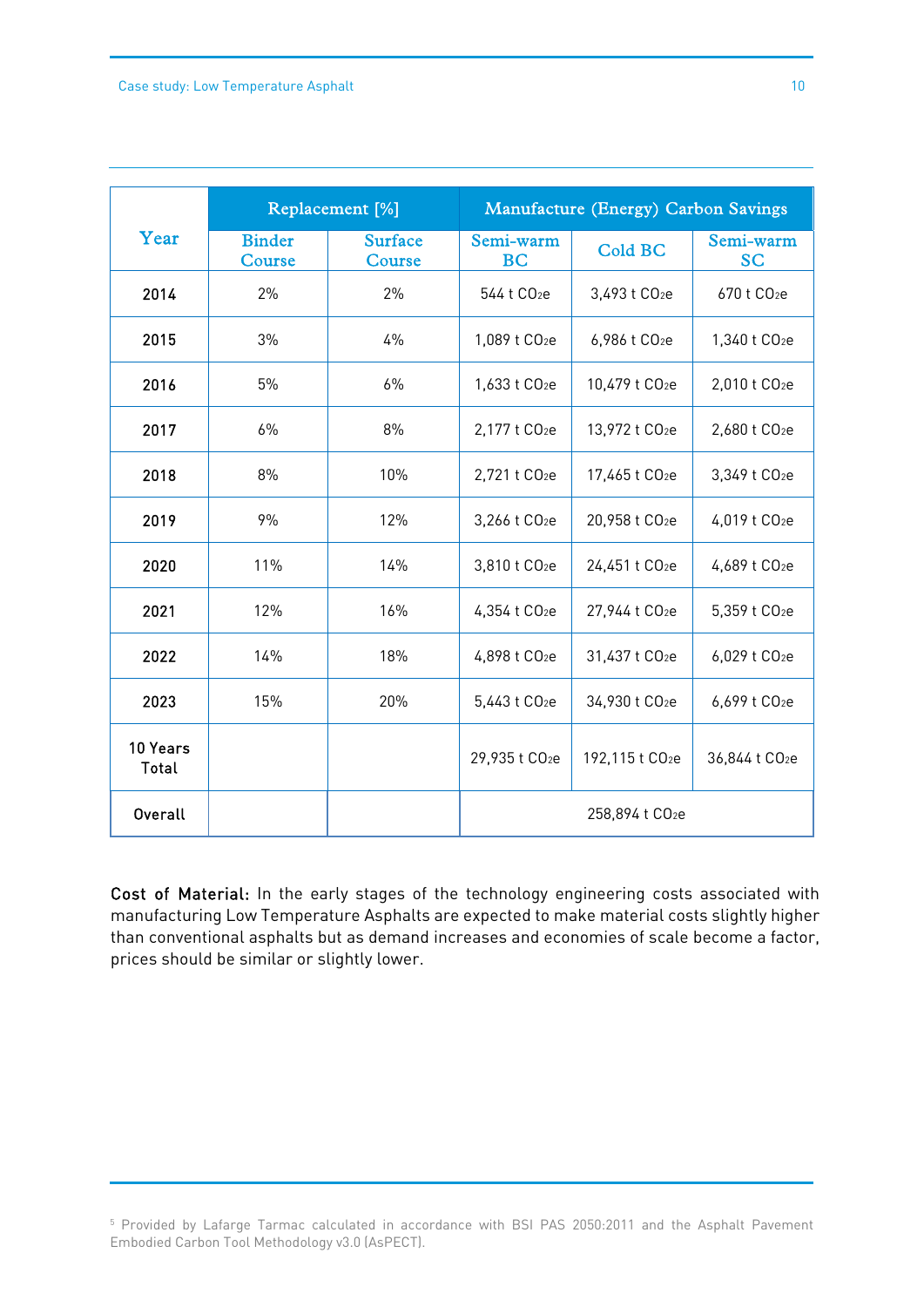#### Next Steps for the Technology

The recently published Specification for Low Temperature Asphalt Mixtures produced by the Transport Research Laboratory will help manufacturers, contractors and customers design and specify these new materials with the right performance requirements.

As more authorities begin to use low temperature asphalts and the data on their long term performance increases, demand will further increase and more suppliers will develop processes to manufacture the new materials thus making them more available across the UK.

Low Temperature Asphalt will be promoted to the highways authorities who are keen to reduce the carbon footprint associated with new road construction and existing road

maintenance through discussions with local authorities to explain the project and benefits and through wider dissemination work to industry at conferences. As demand increases nationally suppliers will modify plants locally to ensure haulage distances are kept to a practical minimum.

#### Recent activities

Since September 2013, 14 local authorities within the West Midlands have signed up to build roads that contain at least 20% low temperature asphalt by 2015.

The Carbon Trust and the project partners have contributed to the dissemination at a number of industry events and continue to do so.

#### Acknowledgement

We would like to thank John Fifer from SKM Enviros for helping to write this case study

#### Further information

For further information on the project and low temperature asphalts contact:

Professor Nizar Ghazireh Al-Karim Govindji Senior Manager-R&D, Lafarge Tarmac Head of Innovation, Carbon Trust 07717 304 363 Al-Karim.Govindji@carbontrust.co.uk nizar.ghazireh@lafargetarmac.com

To download a copy of TRL's Specification for Low Temperature Asphalt Mixtures (PPR666) visit their web site: http://trl.co.uk/